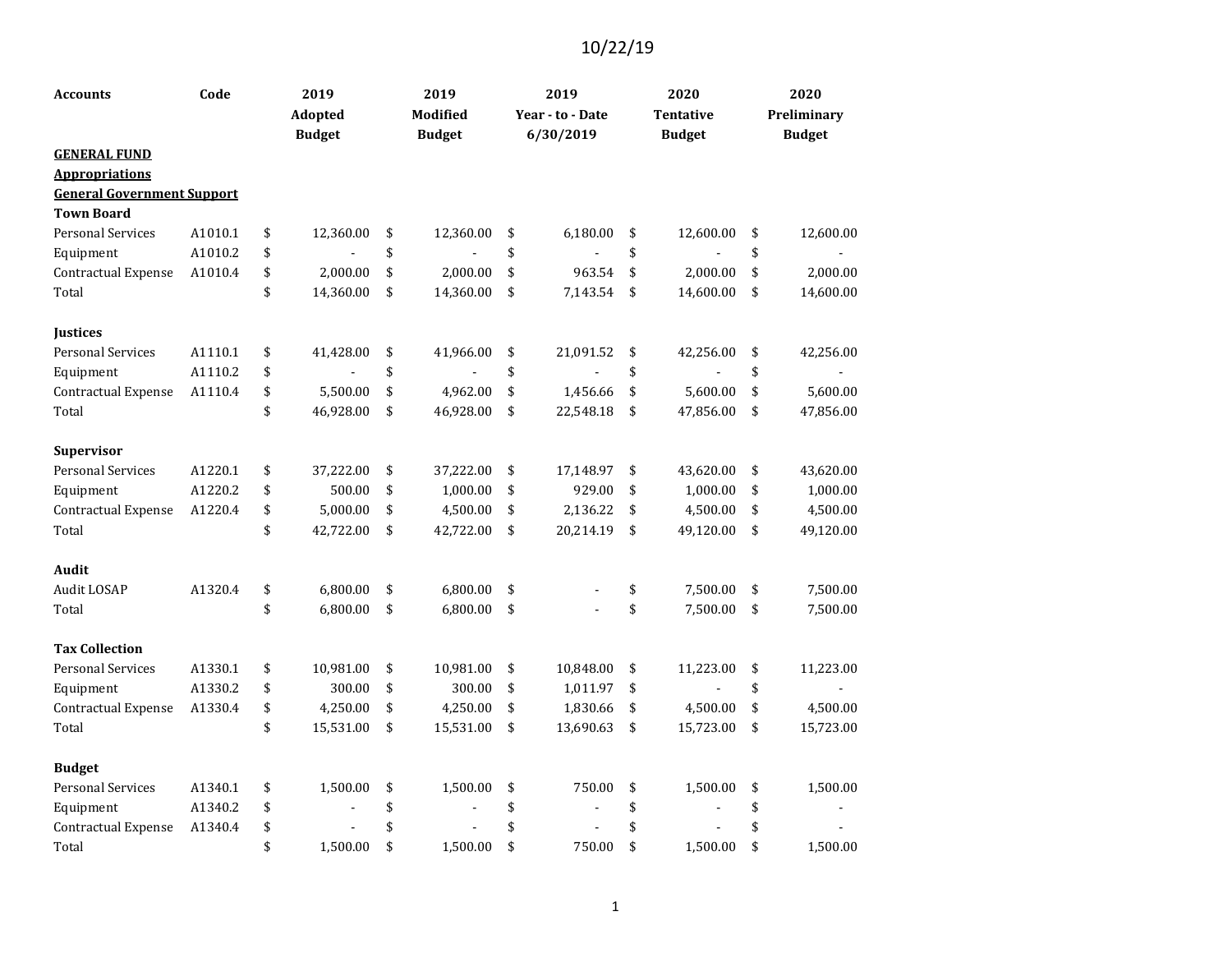| <b>Accounts</b>            | Code    | 2019<br>Adopted<br><b>Budget</b> | 2019<br><b>Modified</b><br><b>Budget</b> | 2019<br>Year - to - Date<br>6/30/2019 | 2020<br><b>Tentative</b><br><b>Budget</b> | 2020<br>Preliminary<br><b>Budget</b> |
|----------------------------|---------|----------------------------------|------------------------------------------|---------------------------------------|-------------------------------------------|--------------------------------------|
|                            |         |                                  |                                          |                                       |                                           |                                      |
| <b>Assessors</b>           |         |                                  |                                          |                                       |                                           |                                      |
| <b>Personal Services</b>   | A1355.1 | \$<br>6,180.00                   | \$<br>6,180.00                           | \$                                    |                                           | \$                                   |
| Equipment                  | A1355.2 | \$                               | \$                                       | \$                                    | \$                                        | \$                                   |
| <b>Contractual Expense</b> | A1355.4 | \$<br>32,820.00                  | \$<br>32,820.00                          | \$<br>12,623.15                       | \$<br>40,375.00                           | \$<br>40,375.00                      |
| Total                      |         | \$<br>39,000.00                  | \$<br>39,000.00                          | \$<br>12,623.15                       | \$<br>40,375.00                           | \$<br>40,375.00                      |
| <b>Fiscal Advisors</b>     |         |                                  |                                          |                                       |                                           |                                      |
| Contractual Expense        | A1380.4 | \$                               | \$                                       | \$                                    | \$                                        | \$                                   |
| Total                      |         | \$                               | \$                                       | \$                                    | \$                                        | \$                                   |
| <b>Town Clerk</b>          |         |                                  |                                          |                                       |                                           |                                      |
| <b>Personal Services</b>   | A1410.1 | \$<br>37,145.00                  | \$<br>37,145.00                          | \$<br>18,692.51                       | \$<br>37,328.00                           | \$<br>37,828.00                      |
| Equipment                  | A1410.2 | \$                               | \$                                       | \$                                    | \$                                        | \$                                   |
| Contractual Expense        | A1410.4 | \$<br>4,000.00                   | \$<br>4,000.00                           | \$<br>2,271.61                        | \$<br>4,000.00                            | \$<br>3,500.00                       |
| Total                      |         | \$<br>41,145.00                  | \$<br>41,145.00                          | \$<br>20,964.12                       | \$<br>41,328.00                           | \$<br>41,328.00                      |
| <b>Attorney</b>            |         |                                  |                                          |                                       |                                           |                                      |
| <b>Personal Services</b>   | A1420.1 | \$                               | \$                                       |                                       |                                           | \$                                   |
| Equipment                  | A1420.2 | \$                               | \$                                       | \$                                    | \$                                        | \$                                   |
| <b>Contractual Expense</b> | A1420.4 | \$<br>50,000.00                  | \$<br>50,000.00                          | \$<br>14,114.00                       | \$<br>40,000.00                           | \$<br>40,000.00                      |
| Total                      |         | \$<br>50,000.00                  | \$<br>50,000.00                          | \$<br>14,114.00                       | \$<br>40,000.00                           | \$<br>40,000.00                      |
| <b>Engineer</b>            |         |                                  |                                          |                                       |                                           |                                      |
| Contractual Expense        | A1440.4 | \$<br>3,500.00                   | \$<br>3,500.00                           | \$<br>8,332.47                        | \$<br>3,500.00                            | \$<br>3,500.00                       |
| Total                      |         | \$<br>3,500.00                   | \$<br>3,500.00                           | \$<br>8,332.47                        | \$<br>3,500.00                            | \$<br>3,500.00                       |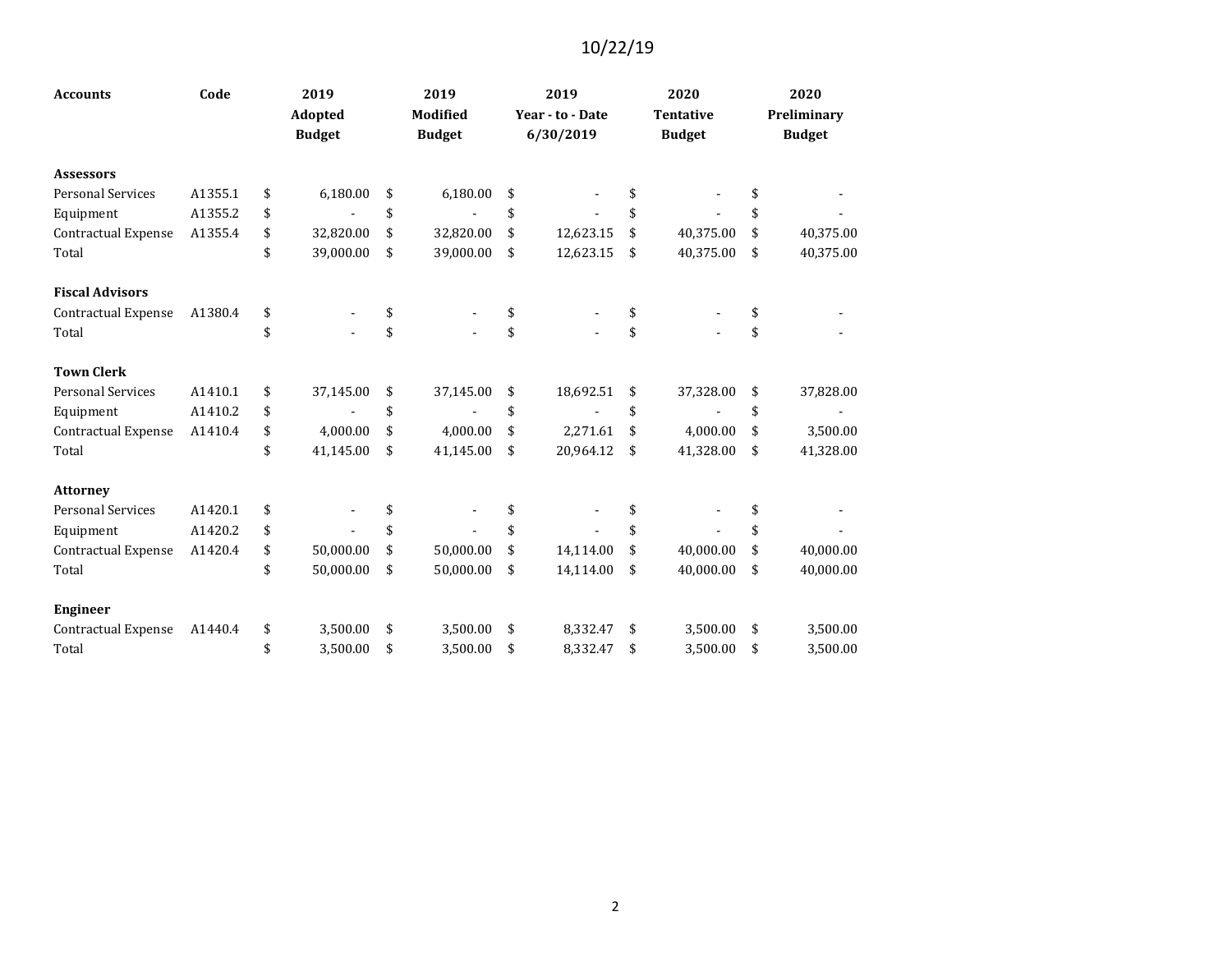| <b>Accounts</b>                     | Code    | 2019            | 2019             | 2019                 | 2020             | 2020             |
|-------------------------------------|---------|-----------------|------------------|----------------------|------------------|------------------|
|                                     |         | Adopted         | Modified         | Year - to - Date     | <b>Tentative</b> | Preliminary      |
|                                     |         | <b>Budget</b>   | <b>Budget</b>    | 6/30/2019            | <b>Budget</b>    | <b>Budget</b>    |
| <b>Elections</b>                    |         |                 |                  |                      |                  |                  |
| <b>Personal Services</b>            | A1450.1 | \$              | \$               | \$                   | \$               | \$               |
| Equipment                           | A1450.2 | \$              | \$               | \$                   | \$               | \$               |
| Contractual Expense                 | A1450.4 | \$<br>250.00    | \$<br>250.00     | \$<br>$\blacksquare$ | \$<br>250.00     | \$<br>250.00     |
| Total                               |         | \$<br>250.00    | \$<br>250.00     | \$                   | \$<br>250.00     | \$<br>250.00     |
| <b>Buildings</b>                    |         |                 |                  |                      |                  |                  |
| <b>Personal Services</b>            | A1620.1 | \$<br>2,000.00  | \$<br>2,000.00   | \$<br>567.68         | \$<br>2,000.00   | \$<br>2,000.00   |
| Equipment                           | A1620.2 | \$<br>500.00    | \$<br>500.00     | \$<br>474.02         | \$<br>500.00     | \$<br>500.00     |
| Contractual Expense                 | A1620.4 | \$<br>60,000.00 | \$<br>60,000.00  | \$<br>26,925.54      | \$<br>60,000.00  | \$<br>60,000.00  |
| Total                               |         | \$<br>62,500.00 | \$<br>62,500.00  | \$<br>27,967.24      | \$<br>62,500.00  | \$<br>62,500.00  |
| <b>Central Communicatons System</b> |         |                 |                  |                      |                  |                  |
| <b>Personal Services</b>            | A1650.1 | \$              | \$               | \$                   | \$               | \$               |
| Equipment                           | A1650.2 | \$              | \$               | \$                   | \$               | \$               |
| Contractual Expense                 | A1650.4 | \$<br>5,000.00  | \$<br>5,000.00   | \$<br>2,836.62       | \$<br>5,000.00   | \$<br>5,000.00   |
| Total                               |         | \$<br>5,000.00  | \$<br>5,000.00   | \$<br>2,836.62       | \$<br>5,000.00   | \$<br>5,000.00   |
| <b>Central Printing and Mailing</b> |         |                 |                  |                      |                  |                  |
| <b>Personal Services</b>            | A1670.1 | \$              | \$               | \$                   | \$               | \$               |
| Equipment                           | A1670.2 | \$              | \$               | \$                   | \$               | \$               |
| Contractual Expense                 | A1670.4 | \$<br>2,500.00  | \$<br>2,500.00   | \$<br>(52.98)        | \$<br>2,500.00   | \$<br>2,500.00   |
| Total                               |         | \$<br>2,500.00  | \$<br>2,500.00   | \$<br>(52.98)        | \$<br>2,500.00   | \$<br>2,500.00   |
| <b>Special items</b>                |         |                 |                  |                      |                  |                  |
| Unallocated Insuran                 | A1910.4 | \$<br>35,000.00 | \$<br>35,000.00  | \$<br>33,716.88      | \$<br>36,000.00  | \$<br>36,000.00  |
| Municipal Associatio                | A1920.4 | \$<br>1,000.00  | \$<br>1,000.00   | \$<br>1,000.00       | \$<br>1,100.00   | \$<br>1,100.00   |
| Contingency                         | A1990.4 | \$<br>40,000.00 | \$<br>40,000.00  | \$                   | \$<br>45,000.00  | \$<br>45,000.00  |
| Total                               |         | \$<br>76,000.00 | \$<br>76,000.00  | \$<br>34,716.88      | \$<br>82,100.00  | \$<br>82,100.00  |
| Total General Government Supp \$    |         | 407,736.00      | \$<br>407,736.00 | \$<br>185,848.04     | \$<br>413,852.00 | \$<br>413,852.00 |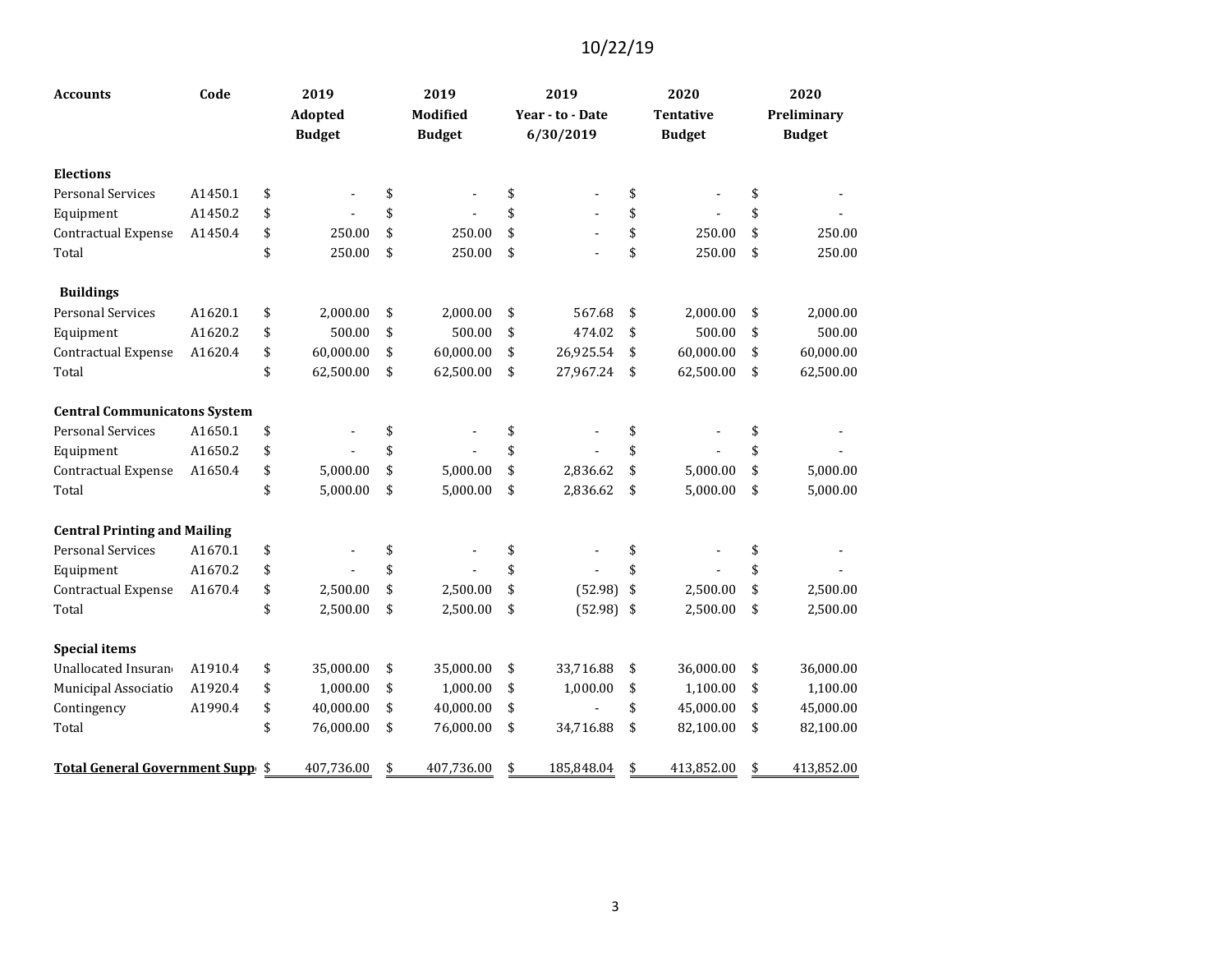| <b>Accounts</b>             | Code    | 2019<br><b>Adopted</b><br><b>Budget</b> | 2019<br><b>Modified</b><br><b>Budget</b> | 2019<br>Year - to - Date<br>6/30/2019 | 2020<br><b>Tentative</b><br><b>Budget</b> | 2020<br>Preliminary<br><b>Budget</b> |
|-----------------------------|---------|-----------------------------------------|------------------------------------------|---------------------------------------|-------------------------------------------|--------------------------------------|
| <b>Public Safety</b>        |         |                                         |                                          |                                       |                                           |                                      |
| <b>Traffic Control</b>      |         |                                         |                                          |                                       |                                           |                                      |
| <b>Personal Services</b>    | A3310.1 | \$                                      | \$                                       | \$                                    | \$                                        | \$                                   |
| Equipment                   | A3310.2 | \$                                      | \$                                       | \$                                    | \$                                        | \$                                   |
| Contractual Expense         | A3310.4 | \$<br>1,000.00                          | \$<br>1,000.00                           | \$                                    | \$<br>1,500.00                            | \$<br>1,500.00                       |
| Total                       |         | \$<br>1,000.00                          | \$<br>1,000.00                           | \$                                    | \$<br>1,500.00                            | \$<br>1,500.00                       |
| <b>Control of Dogs</b>      |         |                                         |                                          |                                       |                                           |                                      |
| <b>Personal Services</b>    | A3510.1 | \$<br>7,638.00                          | \$<br>7,638.00                           | \$<br>3,819.01                        | \$<br>7,791.00                            | \$<br>7,791.00                       |
| Equipment                   | A3510.2 | \$                                      | \$                                       | \$                                    | \$                                        | \$                                   |
| <b>Contractual Expense</b>  | A3510.4 | \$<br>5,130.00                          | \$<br>5,130.00                           | \$<br>770.59                          | \$<br>5,130.00                            | \$<br>5,130.00                       |
| Total                       |         | \$<br>12,768.00                         | \$<br>12,768.00                          | \$<br>4,589.60                        | \$<br>12,921.00                           | \$<br>12,921.00                      |
| <b>Animal Control Other</b> |         |                                         |                                          |                                       |                                           |                                      |
| <b>Personal Services</b>    | A3520.1 | \$                                      | \$                                       | \$                                    | \$                                        | \$                                   |
| Equipment                   | A3520.2 | \$                                      | \$                                       | \$                                    | \$                                        | \$                                   |
| Contractual Expense         | A3520.4 | \$<br>500.00                            | \$<br>500.00                             | \$                                    | \$<br>500.00                              | \$<br>500.00                         |
| Total                       |         | \$<br>500.00                            | \$<br>500.00                             | \$                                    | \$<br>500.00                              | \$<br>500.00                         |
| <b>Safety Inspection</b>    |         |                                         |                                          |                                       |                                           |                                      |
| <b>Personal Services</b>    | A3620.1 | \$<br>11,000.00                         | \$<br>11,000.00                          | \$<br>5,500.04                        | \$<br>11,500.00                           | \$<br>11,500.00                      |
| Equipment                   | A3620.2 | \$<br>300.00                            | \$<br>300.00                             | \$                                    | \$<br>300.00                              | \$<br>300.00                         |
| Contractual Expense         | A3620.4 | \$<br>1,000.00                          | \$<br>1,000.00                           | \$<br>405.95                          | \$<br>1,000.00                            | \$<br>1,000.00                       |
| Total                       |         | \$<br>12,300.00                         | \$<br>12,300.00                          | \$<br>5,905.99                        | \$<br>12,800.00                           | \$<br>12,800.00                      |
| <b>Total Public Safety</b>  |         | \$<br>26,568.00                         | \$<br>26,568.00                          | \$<br>10,495.59                       | \$<br>27,721.00                           | \$<br>27,721.00                      |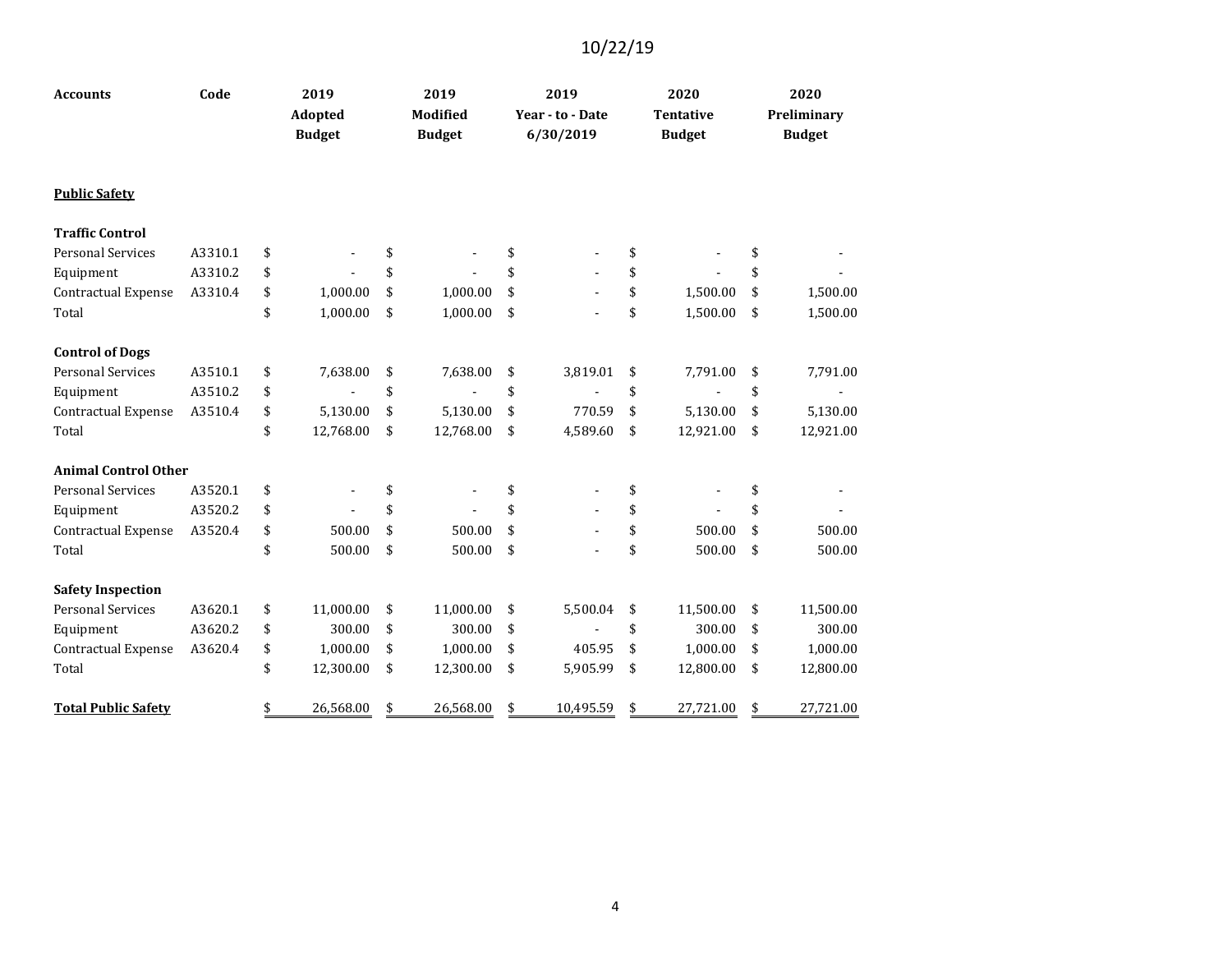| Accounts                             | Code    | 2019<br>Adopted  | 2019<br>Modified | 2019<br>Year - to - Date | 2020<br><b>Tentative</b> | 2020<br>Preliminary |
|--------------------------------------|---------|------------------|------------------|--------------------------|--------------------------|---------------------|
| <b>Health</b>                        |         | <b>Budget</b>    | <b>Budget</b>    | 6/30/2019                | <b>Budget</b>            | <b>Budget</b>       |
| <b>Board of Health</b>               |         |                  |                  |                          |                          |                     |
| <b>Personal Services</b>             | A4010.1 | \$               | \$               | \$                       | \$                       | \$                  |
| Total                                |         | \$               | \$               | \$                       | \$                       | \$                  |
| <b>Registrar of Vital Statistics</b> |         |                  |                  |                          |                          |                     |
| <b>Personal Services</b>             | A4020.1 | \$<br>500.00     | \$<br>500.00     | \$<br>250.00             | \$<br>1,000.00           | \$<br>1,000.00      |
| Equipment                            | A4020.2 | \$<br>250.00     | \$<br>250.00     | \$                       | \$<br>250.00             | \$<br>250.00        |
| Contractual Expense                  | A4020.4 | \$<br>250.00     | \$<br>250.00     | \$<br>30.00              | \$<br>250.00             | \$<br>250.00        |
| Total                                |         | \$<br>1,000.00   | \$<br>1,000.00   | \$<br>280.00             | \$<br>1,500.00           | \$<br>1,500.00      |
| Ambulance                            |         |                  |                  |                          |                          |                     |
| <b>Personal Services</b>             | A4540.1 | \$               | \$               | \$                       | \$                       | \$                  |
| Equipment                            | A4540.2 | \$               | \$               | \$                       | \$                       | \$                  |
| <b>Contractual Expense</b>           | A4540.4 | \$<br>139,301.00 | \$<br>139,301.00 | \$<br>104,650.50         | \$<br>139,301.00         | \$<br>139,301.00    |
| Total                                |         | \$<br>139,301.00 | \$<br>139,301.00 | \$<br>104,650.50         | \$<br>139,301.00         | \$<br>139,301.00    |
| <b>Total Health</b>                  |         | \$<br>140,301.00 | \$<br>140,301.00 | \$<br>104,930.50         | \$<br>140,801.00         | \$<br>140,801.00    |
| <b>Transportation</b>                |         |                  |                  |                          |                          |                     |
| <b>Superintendent of Highways</b>    |         |                  |                  |                          |                          |                     |
| <b>Personal Services</b>             | A5010.1 | \$<br>59,320.00  | \$<br>59,320.00  | \$<br>29,660.02          | \$<br>63,320.00          | \$<br>63,320.00     |
| Equipment                            | A5010.2 | \$               | \$               | \$                       | \$                       | \$                  |
| Contractual Expense                  | A5010.4 | \$<br>1,200.00   | \$<br>1,200.00   | \$<br>1,735.88           | \$<br>1,750.00           | \$<br>1,750.00      |
| Total                                |         | \$<br>60,520.00  | \$<br>60,520.00  | \$<br>31,395.90          | \$<br>65,070.00          | \$<br>65,070.00     |
| <b>Street Lighting</b>               |         |                  |                  |                          |                          |                     |
| Contractual Expense                  | A5182.4 | \$<br>2,500.00   | \$<br>2,500.00   | \$<br>809.88             | \$<br>2,500.00           | \$<br>2,500.00      |
| Total                                |         | \$<br>2,500.00   | \$<br>2,500.00   | \$<br>809.88             | \$<br>2,500.00           | \$<br>2,500.00      |
| <b>Total Transportation</b>          |         | \$<br>63,020.00  | \$<br>63,020.00  | \$<br>32,205.78          | \$<br>67,570.00          | \$<br>67,570.00     |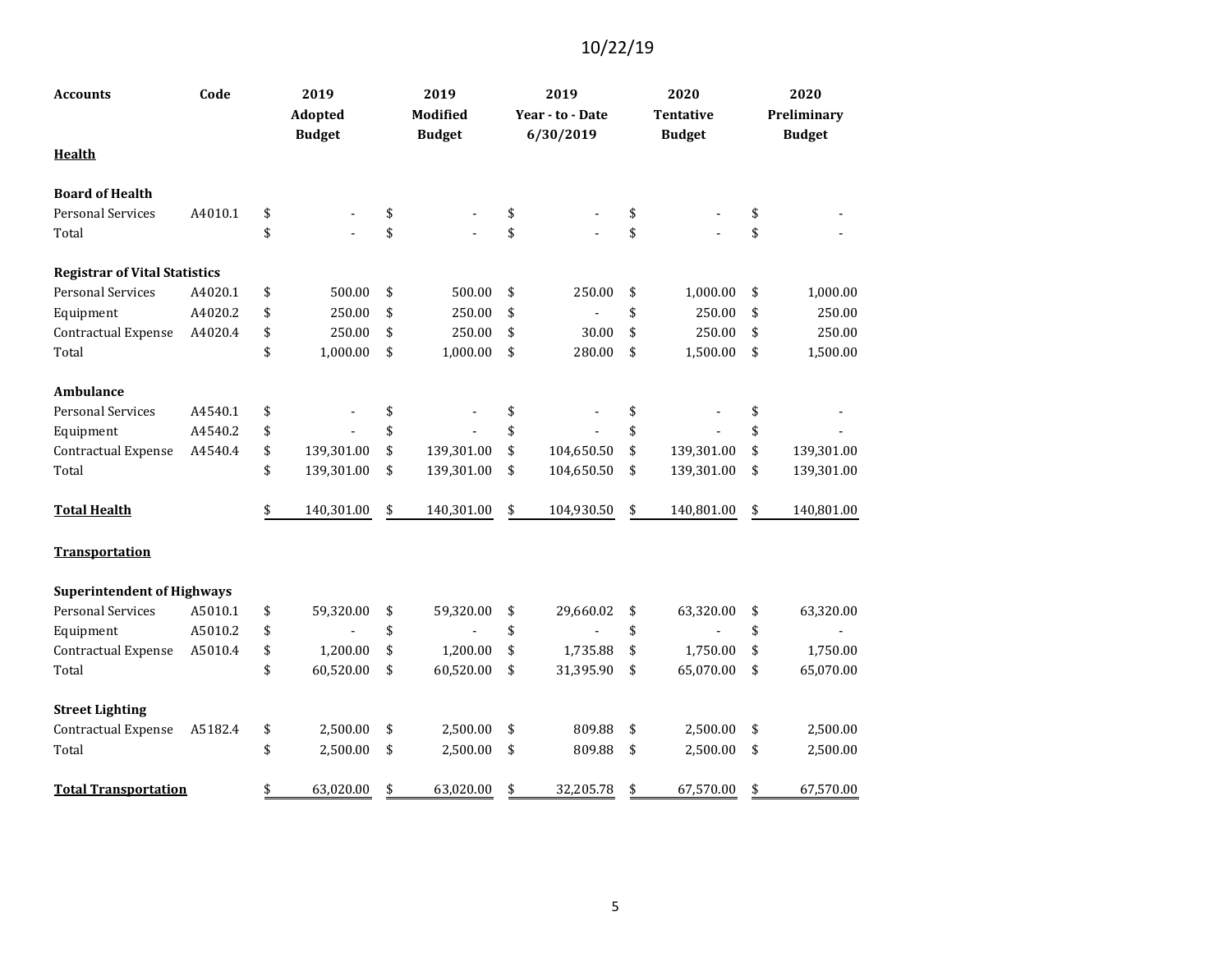| <b>Accounts</b>                                                   | Code    | 2019                            | 2019                             |                          | 2019                          | 2020                              |                          | 2020                         |
|-------------------------------------------------------------------|---------|---------------------------------|----------------------------------|--------------------------|-------------------------------|-----------------------------------|--------------------------|------------------------------|
|                                                                   |         | <b>Adopted</b><br><b>Budget</b> | <b>Modified</b><br><b>Budget</b> |                          | Year - to - Date<br>6/30/2019 | <b>Tentative</b><br><b>Budget</b> |                          | Preliminary<br><b>Budget</b> |
| <b>Waterways Navigation</b>                                       |         |                                 |                                  |                          |                               |                                   |                          |                              |
| Contractual Expense                                               | A5710.4 | \$<br>1,800.00                  | \$<br>1,800.00                   | \$                       |                               | \$<br>1,800.00                    | \$                       | 1,800.00                     |
| Total                                                             |         | \$<br>1,800.00                  | \$<br>1,800.00                   | \$                       |                               | \$<br>1,800.00                    | \$                       | 1,800.00                     |
| <b>Total Waterways Navigation</b>                                 |         | \$<br>1,800.00                  | \$<br>1,800.00                   | $\overline{\mathcal{F}}$ |                               | 1,800.00                          | $\overline{\mathcal{F}}$ | 1,800.00                     |
| <b>Economic Assistance and Opportunity</b>                        |         |                                 |                                  |                          |                               |                                   |                          |                              |
| <b>Publicity</b>                                                  |         |                                 |                                  |                          |                               |                                   |                          |                              |
| Contractual Expense                                               | A6410.4 | \$<br>300.00                    | \$<br>300.00                     | \$                       |                               | \$<br>300.00                      | \$                       | 300.00                       |
| Total                                                             |         | \$<br>300.00                    | \$<br>300.00                     | \$                       |                               | \$<br>300.00                      | \$                       | 300.00                       |
| <b>Veterans Services</b>                                          |         |                                 |                                  |                          |                               |                                   |                          |                              |
| <b>Personal Services</b>                                          | A6510.1 | \$                              | \$                               | \$                       |                               | \$                                | \$                       |                              |
| Equipment                                                         | A6510.2 | \$                              | \$                               | \$                       |                               | \$                                | \$                       |                              |
| Contractual Expense                                               | A6510.4 | \$<br>700.00                    | \$<br>700.00                     | \$                       |                               | \$<br>700.00                      | \$                       | 700.00                       |
| Total                                                             |         | \$<br>700.00                    | \$<br>700.00                     | \$                       |                               | \$<br>700.00                      | \$                       | 700.00                       |
| <b>Total Economic Assistance and C</b>                            |         | \$<br>1,000.00                  | \$<br>1,000.00                   | \$                       |                               | \$<br>1,000.00                    | \$                       | 1,000.00                     |
| <b>Culture and Recreation</b>                                     |         |                                 |                                  |                          |                               |                                   |                          |                              |
| Special Recreational Facilities (Pilot Knob Beach and BattleHill) |         |                                 |                                  |                          |                               |                                   |                          |                              |
| <b>Personal Services</b>                                          | A7180.1 | \$<br>10,000.00                 | \$<br>10,000.00                  | \$                       |                               | \$<br>9,500.00                    | \$                       | 9,500.00                     |
| Equipment                                                         | A7180.2 | \$<br>500.00                    | \$<br>500.00                     | \$                       |                               | \$<br>1,000.00                    | \$                       | 1,000.00                     |
| Contractual Expense                                               | A7180.4 | \$<br>1,000.00                  | \$<br>1,000.00                   | \$                       |                               | \$<br>33,500.00                   | \$                       | 33,500.00                    |
| Total                                                             |         | \$<br>11,500.00                 | \$<br>11,500.00                  | \$                       |                               | \$<br>44,000.00                   | \$                       | 44,000.00                    |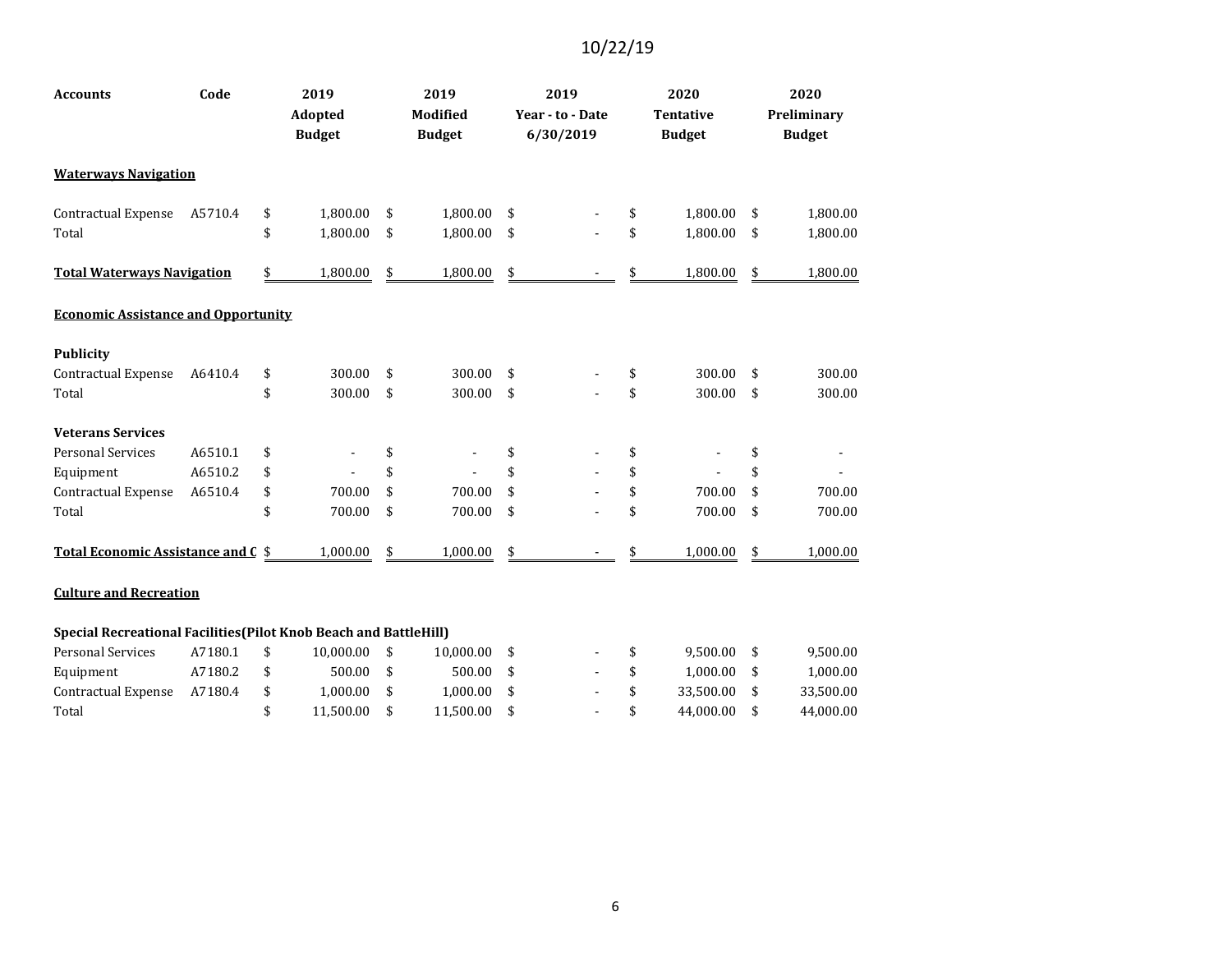| <b>Accounts</b>                     | Code    |         | 2019          | 2019                 | 2019             | 2020             | 2020            |
|-------------------------------------|---------|---------|---------------|----------------------|------------------|------------------|-----------------|
|                                     |         | Adopted |               | <b>Modified</b>      | Year - to - Date | <b>Tentative</b> | Preliminary     |
|                                     |         |         | <b>Budget</b> | <b>Budget</b>        | 6/30/2019        | <b>Budget</b>    | <b>Budget</b>   |
| <b>Youth Program</b>                |         |         |               |                      |                  |                  |                 |
| <b>Personal Services</b>            | A7310.1 | \$      |               | \$<br>$\blacksquare$ | \$               | \$               | \$              |
| Equipment                           | A7310.2 | \$      |               | \$                   | \$               | \$               | \$              |
| Contractual Expense                 | A7310.4 | \$      | 650.00        | \$<br>650.00         | \$<br>650.00     | \$<br>650.00     | \$<br>650.00    |
| Total                               |         | \$      | 650.00        | \$<br>650.00         | \$<br>650.00     | \$<br>650.00     | \$<br>650.00    |
| <b>Joint Youth Project</b>          |         |         |               |                      |                  |                  |                 |
| Contractual Expense                 | A7320.4 | \$      | 10,550.00     | \$<br>10,550.00      | \$               | \$<br>12,950.00  | \$<br>12,950.00 |
| Total                               |         | \$      | 10,550.00     | \$<br>10,550.00      | \$               | \$<br>12,950.00  | \$<br>12,950.00 |
| <b>Historian</b>                    |         |         |               |                      |                  |                  |                 |
| <b>Personal Services</b>            | A7510.1 | \$      | 824.00        | \$<br>824.00         | \$<br>412.00     | \$<br>840.00     | \$<br>840.00    |
| Equipment                           | A7510.2 | \$      |               | \$                   | \$               | \$               | \$              |
| Contractual Expense                 | A7510.4 | \$      |               | \$                   | \$               | \$               | \$              |
| Total                               |         | \$      | 824.00        | \$<br>824.00         | \$<br>412.00     | \$<br>840.00     | \$<br>840.00    |
| <b>Celebration</b>                  |         |         |               |                      |                  |                  |                 |
| <b>Personal Services</b>            | A7550.1 | \$      |               | \$                   | \$               | \$               | \$              |
| Equipment                           | A7550.2 | \$      |               | \$                   | \$               | \$               | \$              |
| <b>Contractual Expense</b>          | A7550.4 | \$      | 250.00        | \$<br>250.00         | \$               | \$<br>250.00     | \$<br>250.00    |
| Total                               |         | \$      | 250.00        | \$<br>250.00         | \$               | \$<br>250.00     | \$<br>250.00    |
| <b>Adult Recreaton</b>              |         |         |               |                      |                  |                  |                 |
| <b>Personal Services</b>            | A7620.1 | \$      |               | \$                   | \$               | \$               | \$              |
| Equipment                           | A7620.2 | \$      |               | \$                   | \$               | \$               | \$              |
| Contractual Expense                 | A7620.4 | \$      | 2,000.00      | \$<br>2,000.00       | \$<br>2,000.00   | \$<br>2,000.00   | \$<br>2,000.00  |
| Total                               |         | \$      | 2,000.00      | \$<br>2,000.00       | \$<br>2,000.00   | \$<br>2,000.00   | \$<br>2,000.00  |
| <b>Total Culture and Recreation</b> |         | \$      | 25,774.00     | \$<br>25,774.00      | \$<br>3,062.00   | \$<br>60,690.00  | \$<br>60,690.00 |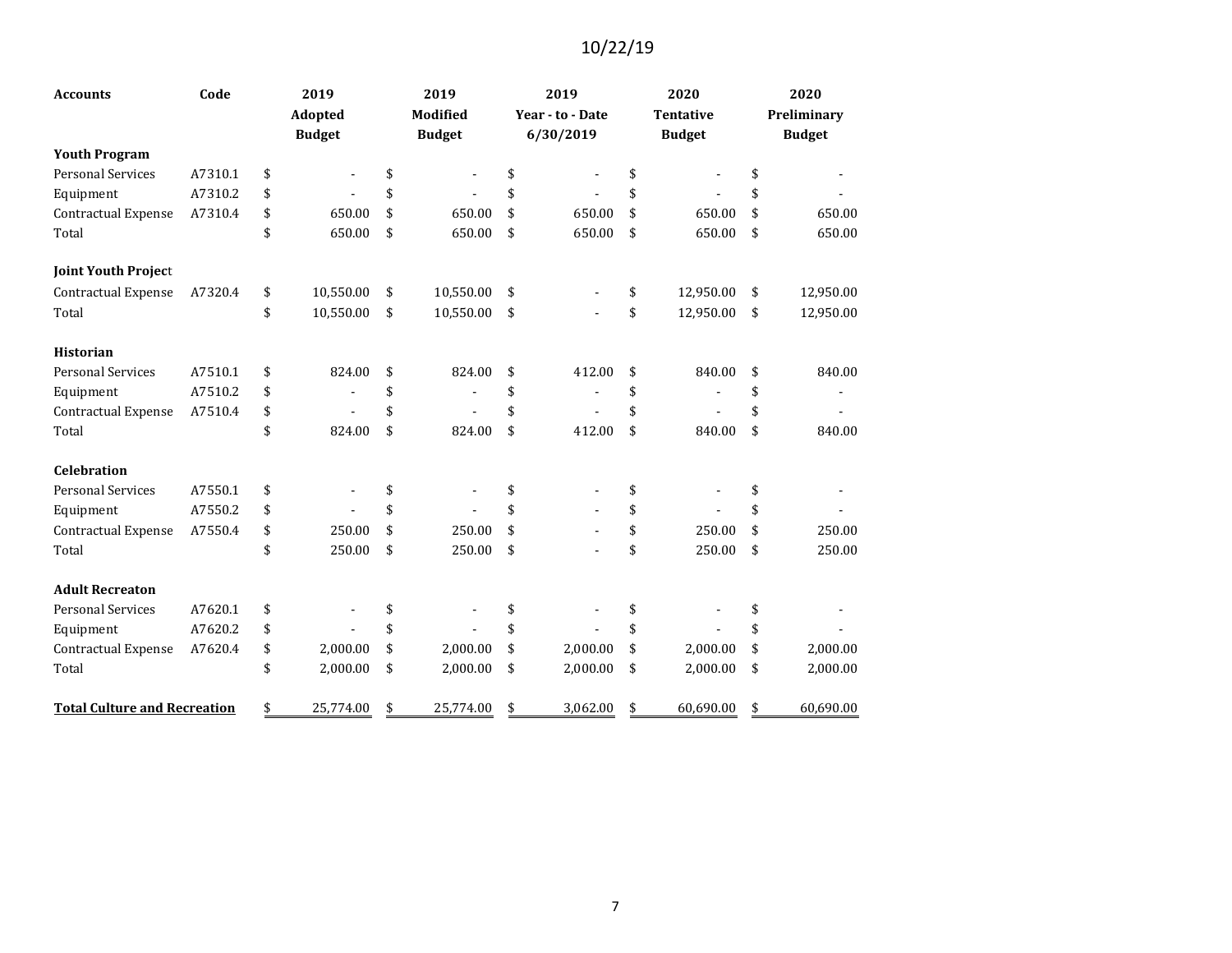| <b>Accounts</b>                    | Code    | 2019<br>Adopted | 2019<br><b>Modified</b> | 2019<br>Year - to - Date | 2020<br><b>Tentative</b> | 2020<br>Preliminary |
|------------------------------------|---------|-----------------|-------------------------|--------------------------|--------------------------|---------------------|
|                                    |         | <b>Budget</b>   | <b>Budget</b>           | 6/30/2019                | <b>Budget</b>            | <b>Budget</b>       |
| <b>Home and Community Services</b> |         |                 |                         |                          |                          |                     |
| <b>Planning</b>                    |         |                 |                         |                          |                          |                     |
| <b>Personal Services</b>           | A8020.1 | \$<br>4,803.00  | \$<br>4,803.00          | \$<br>2,401.49           | \$<br>4,900.00           | \$<br>4,900.00      |
| Equipment                          | A8020.2 | \$              | \$                      | \$<br>529.25             | \$                       | \$                  |
| <b>Contractual Expense</b>         | A8020.4 | \$<br>7,500.00  | \$<br>7,500.00          | \$<br>2,212.98           | \$<br>7,500.00           | \$<br>7,500.00      |
| Total                              |         | \$<br>12,303.00 | \$<br>12,303.00         | \$<br>5,143.72           | \$<br>12,400.00          | \$<br>12,400.00     |
| <b>Environmental Control</b>       |         |                 |                         |                          |                          |                     |
| Contractual Expense                | A8090.4 | \$              | \$                      | \$                       | \$                       | \$                  |
| Total                              |         | \$              | \$                      | \$                       | \$                       | \$                  |
| <b>Cemeteries</b>                  |         |                 |                         |                          |                          |                     |
| <b>Personal Services</b>           | A8810.1 | \$<br>5,000.00  | \$<br>5,000.00          | \$<br>941.70             | \$<br>3,500.00           | \$<br>3,500.00      |
| Equipment                          | A8810.2 | \$<br>1,000.00  | \$<br>250.00            | \$<br>699.90             | \$<br>500.00             | \$<br>500.00        |
| Contractual Expense                | A8810.4 | \$<br>1,000.00  | \$<br>1,750.00          | \$                       | \$<br>500.00             | \$<br>500.00        |
| Total                              |         | \$<br>7,000.00  | \$<br>7,000.00          | \$<br>1,641.60           | \$<br>4,500.00           | \$<br>4,500.00      |
| Total Home and Community Sery \$   |         | 19,303.00       | \$<br>19,303.00         | \$<br>6,785.32           | \$<br>16,900.00          | \$<br>16,900.00     |
| Undistributed                      |         |                 |                         |                          |                          |                     |
| <b>Employee Benefits</b>           |         |                 |                         |                          |                          |                     |
| <b>State Retirement</b>            | A9010.1 | \$<br>19,669.00 | \$<br>19,669.00         | \$                       | \$<br>19,533.00          | \$<br>19,533.00     |
| Social Security                    | A9030.8 | \$<br>19,280.00 | \$<br>19,280.00         | \$<br>8,868.66           | \$<br>19,350.00          | \$<br>19,350.00     |
| Unemployment Insu                  | A9050.8 | \$              | \$                      | \$<br>68.42              | \$                       | \$                  |
| Disability Insurance               | A9055.8 | \$<br>250.00    | \$<br>250.00            | \$<br>205.41             | \$<br>250.00             | \$<br>250.00        |
| Hospital and medica                | A9060.8 | \$<br>17,600.00 | \$<br>17,600.00         | \$<br>10,582.37          | \$<br>17,600.00          | \$<br>17,600.00     |
| Employee Benefits-C                | A9089.8 | \$              | \$                      | \$<br>107.33             | \$                       | \$                  |
| <b>Total Undistributed</b>         |         | \$<br>56,799.00 | \$<br>56,799.00         | \$<br>19,832.19          | \$<br>56,733.00          | \$<br>56,733.00     |
| Total Appropriations/Expenditu \$  |         | 742,301.00      | \$<br>742,301.00        | \$<br>363,159.42         | \$<br>787,067.00         | \$<br>787,067.00    |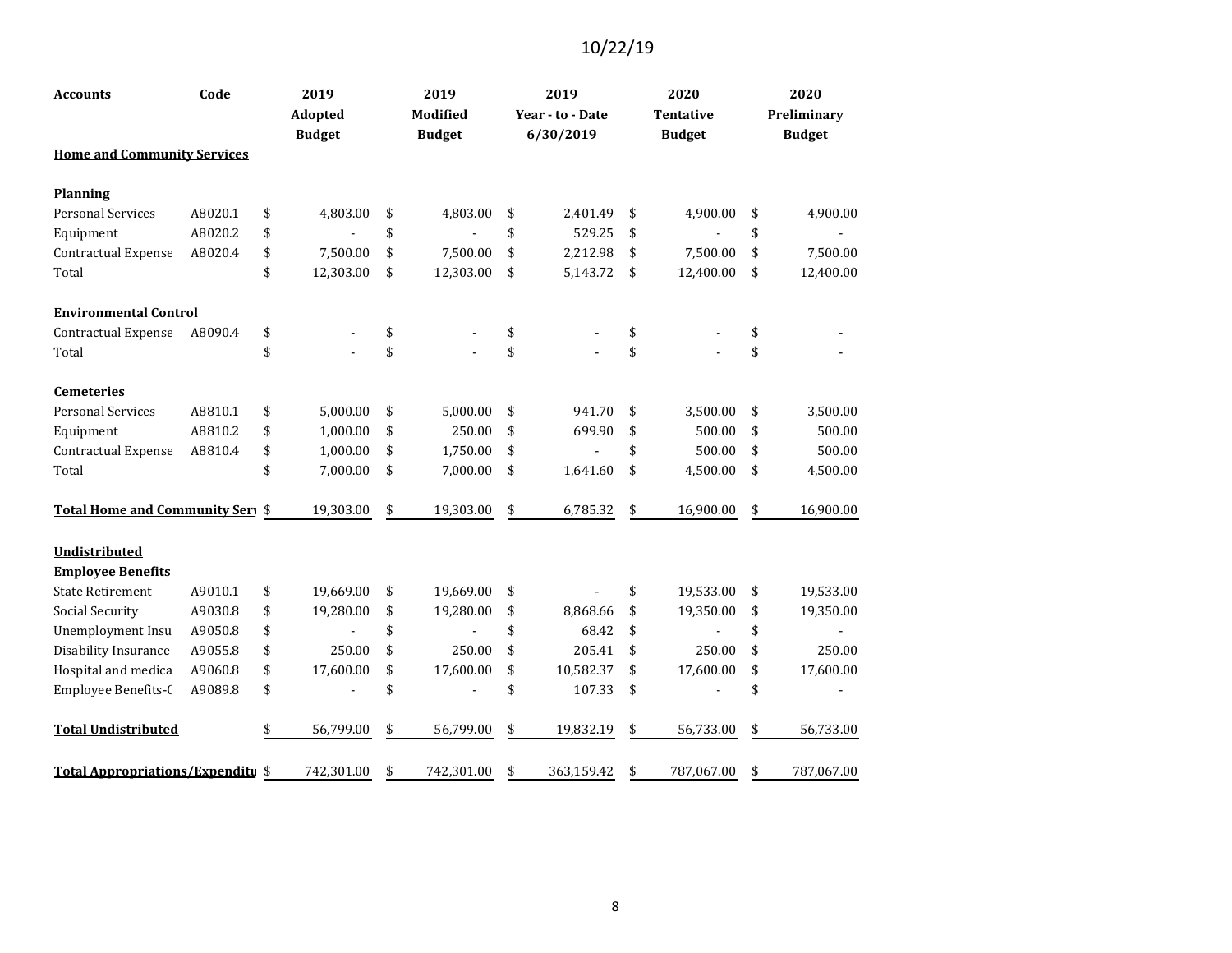| <b>Accounts</b>                        | Code  | 2019             | 2019             | 2019             | 2020             | 2020             |
|----------------------------------------|-------|------------------|------------------|------------------|------------------|------------------|
|                                        |       | Adopted          | <b>Modified</b>  | Year - to - Date | Tentative        | Preliminary      |
|                                        |       | <b>Budget</b>    | <b>Budget</b>    | 6/30/2019        | <b>Budget</b>    | <b>Budget</b>    |
| <b>General Fund Estimated Revenues</b> |       |                  |                  |                  |                  |                  |
| Real Property Tax Re                   | A1001 | \$<br>285,726.00 | \$<br>285,726.00 | \$<br>285,726.00 | \$<br>437,429.00 | \$<br>437,429.00 |
| <b>Other Tax Items</b>                 |       |                  |                  |                  |                  |                  |
| Other Payments in L                    | A1081 | \$<br>2,537.00   | \$<br>2,537.00   | \$<br>2,677.50   | \$<br>3,700.00   | \$<br>3,700.00   |
| <b>Interest and Penaltic</b>           | A1090 | \$<br>8,000.00   | \$<br>8,000.00   | \$<br>7,614.42   | \$<br>7,500.00   | \$<br>7,500.00   |
| Other Non-Property                     | A1189 | \$               | \$               | \$<br>437.40     | \$               | \$               |
| Franchise                              | A1170 | \$<br>33,000.00  | \$<br>33,000.00  | \$<br>37,194.76  | \$<br>35,000.00  | \$<br>35,000.00  |
| <b>Departmental Income</b>             |       |                  |                  |                  |                  |                  |
| <b>Clerk Fees</b>                      | A1255 | \$<br>1,000.00   | \$<br>1,000.00   | \$<br>779.58     | \$<br>1,200.00   | \$<br>1,200.00   |
| Vital Statistics Fee                   | A1603 | \$               | \$               | \$<br>260.00     | \$<br>500.00     | \$<br>500.00     |
| Culture and Recreati                   | A2089 | \$               | \$               | \$<br>9,121.23   | \$               | \$               |
| <b>Planning Board Fees</b>             | A2115 | \$<br>1,000.00   | \$<br>1,000.00   | \$<br>175.00     | \$<br>1,000.00   | \$<br>1,000.00   |
| <b>Use of Money</b>                    |       |                  |                  |                  |                  |                  |
| <b>Interest and Earning</b>            | A2401 | \$<br>300.00     | \$<br>300.00     | \$<br>4,675.23   | \$<br>5,000.00   | \$<br>5,000.00   |
| <b>Licenses and Permits</b>            |       |                  |                  |                  |                  |                  |
| Dog License                            | A2544 | \$<br>3,500.00   | \$<br>3,500.00   | \$<br>2,372.00   | \$<br>3,500.00   | \$<br>3,500.00   |
| Permits                                | A2590 | \$               | \$               |                  | \$               | \$               |
| <b>Fines and Forfeitures</b>           |       |                  |                  |                  |                  |                  |
| Fines and Forfeited I                  | A2610 | \$<br>90,000.00  | \$<br>90,000.00  | \$<br>21,242.00  | \$<br>75,000.00  | \$<br>75,000.00  |
| Sale of Property/Compensation for Loss |       |                  |                  |                  |                  |                  |
| Sale of Real Property                  | A2660 | \$               | \$               | \$               | \$               | \$               |
| Sale of Surplus Equip                  | A2665 | \$               | \$               | \$               | \$               | \$               |
| <b>Unclassified Revenue</b>            |       |                  |                  |                  |                  |                  |
| <b>Unclassified Revenue</b>            | A2770 | \$               | \$               | \$<br>3.73       | \$               | \$               |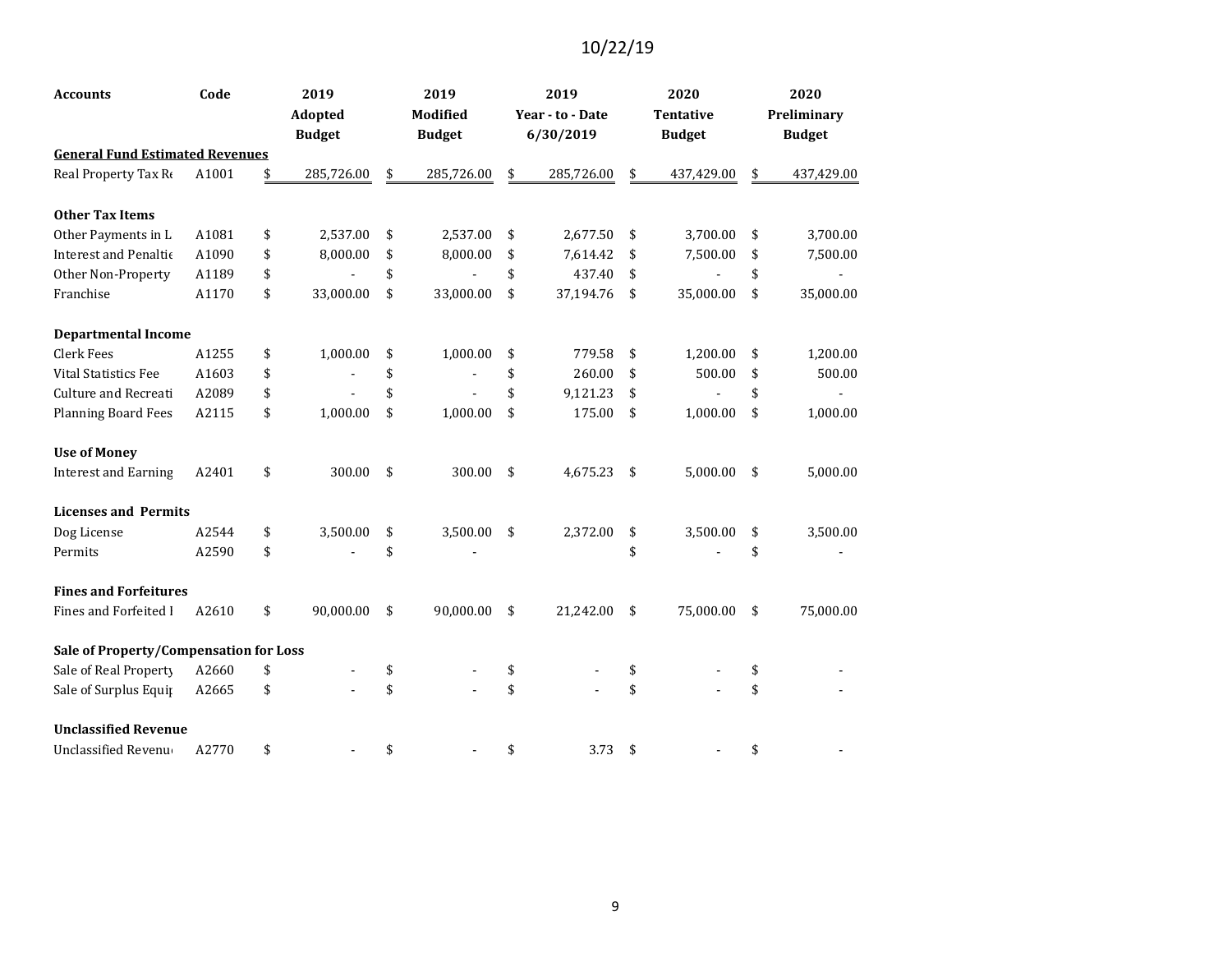| Accounts                                 | Code     | 2019<br>Adopted<br><b>Budget</b> | 2019<br>Modified<br><b>Budget</b> | 2019<br>Year - to - Date<br>6/30/2019 | 2020<br><b>Tentative</b><br><b>Budget</b> | 2020<br>Preliminary<br><b>Budget</b>        |
|------------------------------------------|----------|----------------------------------|-----------------------------------|---------------------------------------|-------------------------------------------|---------------------------------------------|
| <b>State Aid</b>                         |          |                                  |                                   |                                       |                                           |                                             |
| <b>Revenue Sharing</b>                   | A3001    | \$<br>12,238.00                  | \$<br>12,238.00                   | \$                                    | \$<br>12,238.00                           | \$<br>12,238.00                             |
| Mortgage Tax                             | A3005    | \$<br>95,000.00                  | \$<br>95,000.00                   | \$<br>34,149.63                       | \$<br>65,000.00                           | \$<br>65,000.00                             |
| Grant Revenue - Oth                      | A3089    | \$                               | \$                                | \$                                    | \$                                        | \$                                          |
| Grant Revenue - Hon                      | A3989    | \$                               | \$                                |                                       | \$                                        | \$                                          |
| <b>Total Estimated Revenues</b>          |          | \$<br>246,575.00                 | \$<br>246,575.00                  | \$<br>120,702.48                      | \$<br>209,638.00                          | \$<br>209,638.00                            |
| <b>Unexpended Balance</b>                |          | \$<br>210,000.00                 | \$<br>210,000.00                  | \$<br>461,915.78                      | \$<br>140,000.00                          | \$<br>140,000.00                            |
|                                          |          | appropriated<br>fund balance     |                                   | cash on hand<br>6/30/2019             |                                           | APPROPRIATED TO APPROPRIATED TO 2020 BUDGET |
| <b>HIGHWAY FUND</b>                      |          |                                  |                                   |                                       |                                           |                                             |
| <b>Highway Appropriations - Townwide</b> |          |                                  |                                   |                                       |                                           |                                             |
| <b>Bridges</b>                           |          |                                  |                                   |                                       |                                           |                                             |
| Contractual Expense                      | DA5120.4 | \$<br>10,000.00                  | \$<br>10,000.00                   | \$                                    | \$<br>10,000.00                           | \$<br>10,000.00                             |
| Total                                    |          | \$<br>10,000.00                  | \$<br>10,000.00                   | \$                                    | \$                                        | \$                                          |
|                                          |          |                                  |                                   |                                       | \$<br>10,000.00                           | \$<br>10,000.00                             |
| <b>Machinery</b>                         |          |                                  |                                   |                                       |                                           |                                             |
| Equipment                                | DA5130.2 | \$<br>33,000.00                  | \$<br>33,000.00                   | \$<br>39,901.26                       | \$<br>33,000.00                           | \$<br>33,000.00                             |
| Contractual Expense                      | DA5130.4 | \$<br>80,000.00                  | \$<br>80,000.00                   | \$<br>19,035.77                       | \$<br>80,000.00                           | \$<br>80,000.00                             |
| Total                                    |          | \$<br>113,000.00                 | \$<br>113,000.00                  | \$<br>58,937.03                       | \$<br>113,000.00                          | \$<br>113,000.00                            |
| <b>Snow Removal - Town</b>               |          |                                  |                                   |                                       |                                           |                                             |
| <b>Personal Services</b>                 | DA5142.1 | \$<br>210,000.00                 | \$<br>210,000.00                  | \$<br>116,834.85                      | \$<br>220,000.00                          | \$<br>220,000.00                            |
| <b>Contractual Expense</b>               | DA5142.4 | \$<br>85,000.00                  | \$<br>85,000.00                   | \$<br>51,070.91                       | \$<br>85,000.00                           | \$<br>85,000.00                             |
| Total                                    |          | \$<br>295,000.00                 | \$<br>295,000.00                  | \$<br>167,905.76                      | \$<br>305,000.00                          | \$<br>305,000.00                            |
| <b>Employee Benefits</b>                 |          |                                  |                                   |                                       |                                           |                                             |
| <b>State Retirement</b>                  | DA9010.8 | \$<br>27,777.00                  | \$<br>27,777.00                   | \$                                    | \$<br>28,744.00                           | \$<br>28,744.00                             |
| Social Security                          | DA9030.8 | \$<br>16,065.00                  | \$<br>16,065.00                   | \$<br>8,737.52                        | \$<br>16,830.00                           | \$<br>16,830.00                             |
| Hospital and Medica                      | DA9060.8 | \$<br>81,723.00                  | \$<br>81,723.00                   | \$<br>27,584.38                       | \$<br>79,723.00                           | \$<br>79,723.00                             |
| Other(uniforms/pfl)                      | DA9089.8 | \$<br>3,600.00                   | \$<br>3,600.00                    | \$<br>2,388.30                        | \$<br>3,600.00                            | \$<br>3,600.00                              |
| Total                                    |          | \$<br>129,165.00                 | \$<br>129,165.00                  | \$<br>38,710.20                       | \$<br>128,897.00                          | \$<br>128,897.00                            |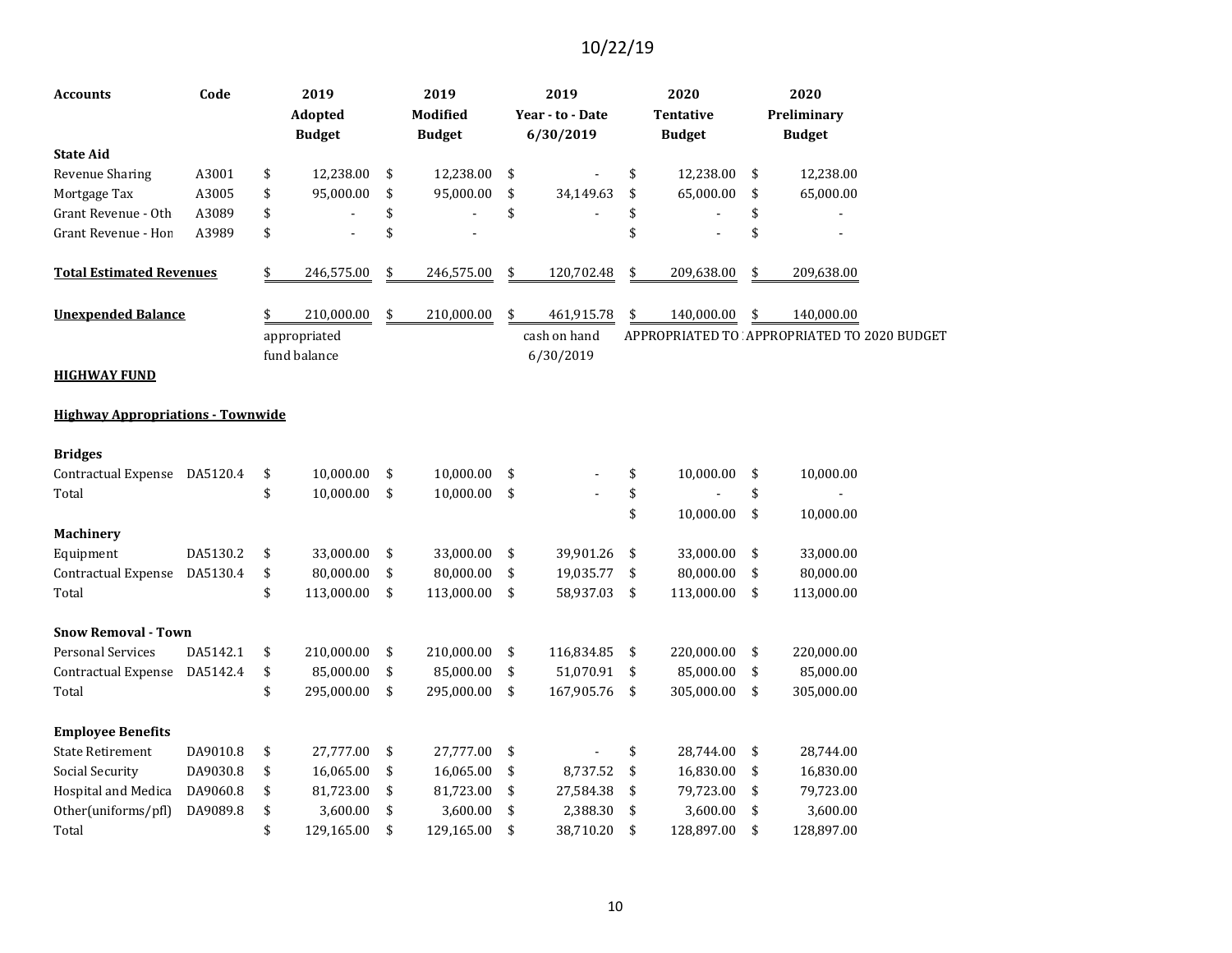| Accounts                                        | Code     |               | 2019<br><b>Adopted</b><br><b>Budget</b> | 2019<br>Modified<br><b>Budget</b> | 2019<br>Year - to - Date<br>6/30/2019 | 2020<br><b>Tentative</b><br><b>Budget</b> | 2020<br>Preliminary<br><b>Budget</b>      |
|-------------------------------------------------|----------|---------------|-----------------------------------------|-----------------------------------|---------------------------------------|-------------------------------------------|-------------------------------------------|
| <b>Debt Service Principal</b>                   |          |               |                                         |                                   |                                       |                                           |                                           |
| Serial Bonds                                    | DA9710.6 | \$            | 97,021.00                               | \$<br>97,021.00                   | \$<br>97,020.98                       | \$<br>73,355.00                           | \$<br>73,355.00                           |
| <b>Bond Anticipation</b>                        | DA9730.6 | \$            |                                         | \$                                | \$                                    | \$                                        | \$                                        |
| <b>Capital Bonds</b>                            | DA9740.6 | \$            |                                         | \$                                | \$                                    | \$                                        | \$                                        |
| Total                                           |          | \$            | 97,021.00                               | \$<br>97,021.00                   | \$<br>97,020.98                       | \$<br>73,355.00                           | \$<br>73,355.00                           |
| <b>Interest</b>                                 |          |               |                                         |                                   |                                       |                                           |                                           |
| Serial Bonds                                    | DA9710.7 | \$            | 11,752.00                               | \$<br>11,752.00                   | \$<br>11,751.30                       | \$<br>8,627.00                            | \$<br>8,627.00                            |
| <b>Bond Anticipation</b>                        | DA9730.7 | \$            |                                         | \$                                | \$                                    |                                           |                                           |
| <b>Capital Bonds</b>                            | DA9740.7 | \$            |                                         | \$                                | \$                                    |                                           |                                           |
| Total                                           |          | \$            | 11,752.00                               | \$<br>11,752.00                   | \$<br>11,751.30                       | \$<br>8,627.00                            | \$<br>8,627.00                            |
| <b>Total Appropriations/Expenses</b>            |          | \$            | 655,938.00                              | \$<br>655,938.00                  | \$<br>374,325.27                      | \$<br>638,879.00                          | \$<br>638,879.00                          |
| <b>Highway Revenues - Townwide</b>              |          |               |                                         |                                   |                                       |                                           |                                           |
| <b>Local Sources</b>                            |          |               |                                         |                                   |                                       |                                           |                                           |
| Real Property Tax                               | DA1001   | $\frac{1}{2}$ | 617,338.00                              | \$<br>617,338.00                  | \$<br>617,338.00                      | \$<br>604,879.00                          | \$<br>604,879.00                          |
| Sales of Scrap & Surp                           | DA2650   | \$            |                                         | \$                                | \$<br>21,565.00                       | \$                                        | \$                                        |
| <b>Interest and Earning</b>                     | DA2401   | \$            | 100.00                                  | \$<br>100.00                      | \$<br>4,767.80                        | \$<br>5,500.00                            | \$<br>5,500.00                            |
| Compensation for Lc                             | DA2690   | \$            |                                         | \$                                | \$                                    | \$                                        | \$                                        |
| Mowing - Washingto                              | DA2770   | \$            | 3,500.00                                | \$<br>3,500.00                    | \$                                    | \$<br>3,500.00                            | \$<br>3,500.00                            |
| <b>Total Est./Actual Revenues</b>               |          | \$            | 3,600.00                                | \$<br>3,600.00                    | \$<br>26,332.80                       | \$<br>9,000.00                            | \$<br>9,000.00                            |
| Townwide                                        |          |               |                                         |                                   |                                       |                                           |                                           |
| Unexpended Balance/cash on ha \$                |          |               | 35,000.00                               | \$<br>35,000.00                   | \$<br>373,185.47                      | 25,000.00                                 | 25,000.00                                 |
|                                                 |          |               | appropriated                            |                                   | cash on hand                          |                                           | APPROPRIATED 202 APPROPRIATED 2020 BUDGET |
| <b>Highway Appropriations - Outside Village</b> |          |               |                                         |                                   |                                       |                                           |                                           |
| <b>General Repairs</b>                          |          |               |                                         |                                   |                                       |                                           |                                           |
| <b>Personal Services</b>                        | DB5110.1 | \$            | 185,000.00                              | \$<br>185,000.00                  | \$<br>93,968.36                       | \$<br>188,000.00                          | \$<br>188,000.00                          |
| Contractual Expense                             | DB5110.4 | \$            | 68,000.00                               | \$<br>68,000.00                   | \$<br>26,310.27                       | \$<br>77,900.00                           | \$<br>77,900.00                           |
| Total                                           |          | \$            | 253,000.00                              | \$<br>253,000.00                  | \$<br>120,278.63                      | \$<br>265,900.00                          | \$<br>265,900.00                          |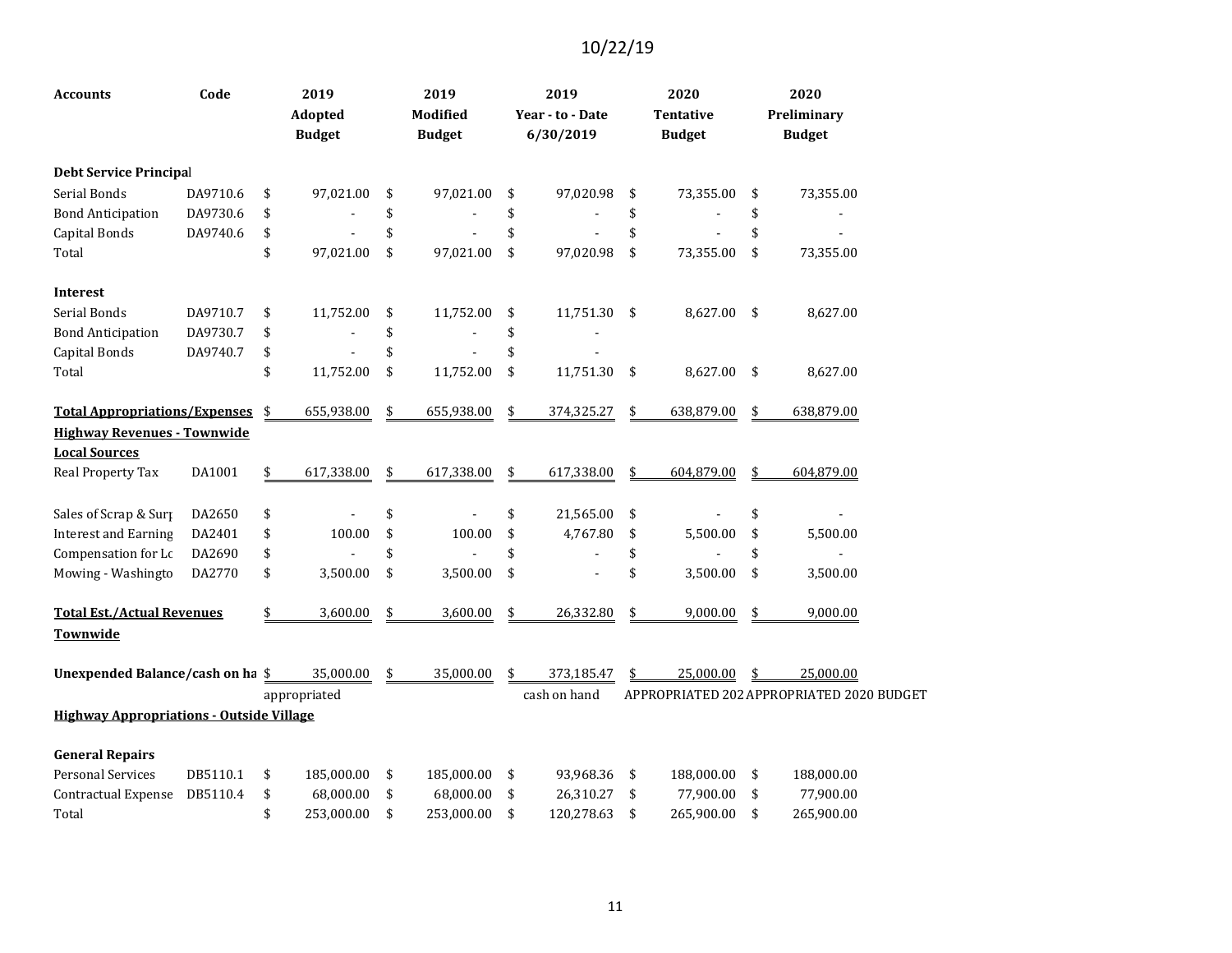| Code<br><b>Accounts</b>                                             |          | 2019<br>Adopted<br><b>Budget</b> |              |     | 2019<br><b>Modified</b><br><b>Budget</b> | 2019<br>Year - to - Date<br>6/30/2019 |              |    | 2020<br><b>Tentative</b><br><b>Budget</b> | 2020<br>Preliminary<br><b>Budget</b>      |
|---------------------------------------------------------------------|----------|----------------------------------|--------------|-----|------------------------------------------|---------------------------------------|--------------|----|-------------------------------------------|-------------------------------------------|
| <b>Improvements</b>                                                 |          |                                  |              |     |                                          |                                       |              |    |                                           |                                           |
| Capital Outlay                                                      | DB5112.2 | \$                               | 240,000.00   | \$  | 240,000.00                               | \$                                    |              | \$ | 250,000.00                                | \$<br>250,000.00                          |
| <b>Employee Benefits</b>                                            |          |                                  |              |     |                                          |                                       |              |    |                                           |                                           |
| <b>State Retirement</b>                                             | DB9010.8 | \$                               | 24,053.00    | \$  | 24,053.00                                | \$                                    |              | \$ | 24,485.00                                 | \$<br>24,485.00                           |
| Social Security                                                     | DB9030.8 | \$                               | 14,153.00    | \$  | 14,153.00                                | \$                                    | 6,928.18     | \$ | 14,382.00                                 | \$<br>14,382.00                           |
| Hospital and Medica                                                 | DB9060.8 | \$                               | 81,723.00    | \$  | 81,723.00                                | \$                                    | 49,252.85    | \$ | 79,723.00                                 | \$<br>79,723.00                           |
| Uniforms                                                            | DB9089.8 | \$                               | 3,600.00     | \$  | 3,600.00                                 | \$                                    | 1,036.06     | \$ | 3,600.00                                  | \$<br>3,600.00                            |
| Total                                                               |          | \$                               | 123,529.00   | \$  | 123,529.00                               | \$                                    | 57,217.09    | \$ | 122,190.00                                | \$<br>122,190.00                          |
| <u> Total Highway Appropriations -</u>                              |          | \$                               | 616,529.00   | \$  | 616,529.00                               | \$                                    | 177,495.72   | \$ | 638,090.00                                | \$<br>638,090.00                          |
| <b>Outside Village</b><br><b>Highway Revenues - Outside Village</b> |          |                                  |              |     |                                          |                                       |              |    |                                           |                                           |
|                                                                     |          |                                  |              |     |                                          |                                       |              |    |                                           |                                           |
| <b>Local Sources</b>                                                |          |                                  |              |     |                                          |                                       |              |    |                                           |                                           |
| <b>Real Property Tax</b>                                            | DB1001   | \$                               | 413,429.00   | \$  | 413,429.00                               | \$                                    | 413,429.00   | \$ | 389,590.00                                | \$<br>389,590.00                          |
| <b>Interest and Earning</b>                                         | DB2401   | \$                               | 100.00       | -\$ | 100.00                                   | \$                                    | 4,486.34     | \$ | 5,500.00                                  | \$<br>5,500.00                            |
| <b>State Aid</b>                                                    |          |                                  |              |     |                                          |                                       |              |    |                                           |                                           |
| Consolidated Highwa                                                 | DB3501   | \$                               | 168,000.00   | \$  | 168,000.00                               | \$                                    |              | \$ | 168,000.00                                | \$<br>168,000.00                          |
| Total Est./Actual Highway Reven \$                                  |          |                                  | 168,100.00   | \$  | 168,100.00                               | \$                                    | 4,486.34     | \$ | 173,500.00                                | \$<br>173,500.00                          |
| Unexpended Balance/cash on ha \$                                    |          |                                  | 35,000.00    | \$  | 35,000.00                                | \$                                    | 370,419.13   | \$ | 75,000.00                                 | \$<br>75,000.00                           |
|                                                                     |          |                                  | appropriated |     |                                          |                                       | cash on hand |    |                                           | APPROPRIATED 202 APPROPRIATED 2020 BUDGET |
|                                                                     |          |                                  | fund balance |     |                                          |                                       | 6/30/2019    |    |                                           |                                           |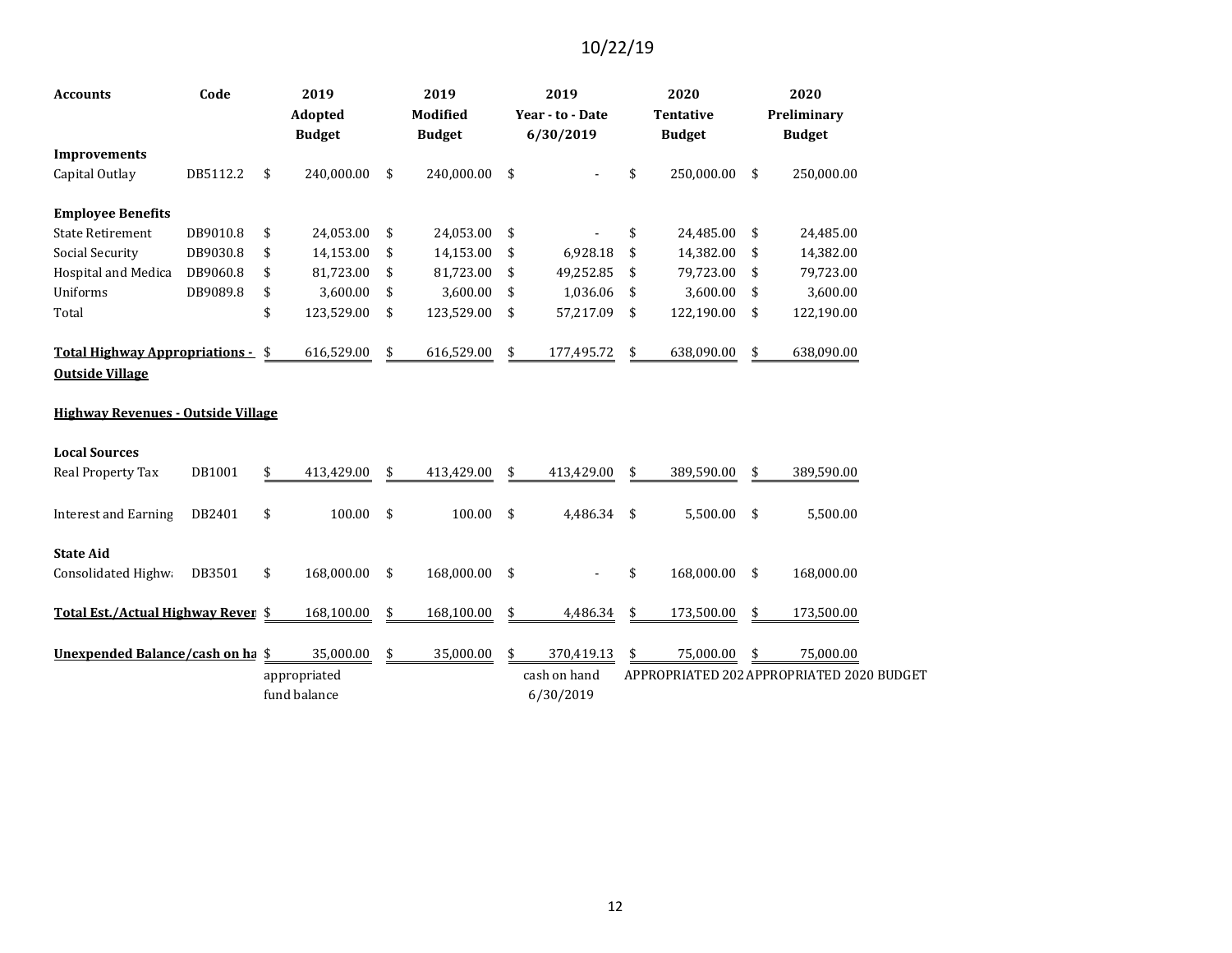| <b>Accounts</b>                    | Code          | 2019<br>Adopted<br><b>Budget</b> |            | 2019<br><b>Modified</b><br><b>Budget</b> |            | 2019<br>Year - to - Date<br>6/30/2019 |            |    | 2020             | 2020          |            |  |
|------------------------------------|---------------|----------------------------------|------------|------------------------------------------|------------|---------------------------------------|------------|----|------------------|---------------|------------|--|
|                                    |               |                                  |            |                                          |            |                                       |            |    | <b>Tentative</b> | Preliminary   |            |  |
|                                    |               |                                  |            |                                          |            |                                       |            |    | <b>Budget</b>    | <b>Budget</b> |            |  |
| <b>SPECIAL DISTRICTS</b>           |               |                                  |            |                                          |            |                                       |            |    |                  |               |            |  |
| <b>Fire Protection Districts</b>   |               |                                  |            |                                          |            |                                       |            |    |                  |               |            |  |
| <b>Appropriations/Expenditures</b> |               |                                  |            |                                          |            |                                       |            |    |                  |               |            |  |
| #6 Fort Ann SF1                    | SF3410.4      | \$                               | 204,390.00 | \$                                       | 204,390.00 | \$                                    | 204,390.00 | \$ | 204,390.00       | \$            | 204,390.00 |  |
| LOSAP                              | SF9010.8      | \$                               |            | \$                                       |            | \$                                    |            | \$ |                  | \$            |            |  |
| Total                              |               | \$                               | 204,390.00 | \$                                       | 204,390.00 | \$                                    | 204,390.00 | \$ | 204,390.00       | \$            | 204,390.00 |  |
| #7 Pilot Knob SF2                  | SF3410.4      | \$                               | 95,250.00  | \$                                       | 95,250.00  | \$                                    | 95,250.00  | \$ | 95,250.00        | \$            | 95,250.00  |  |
| LOSAP                              | SF9010.8      | \$                               | 3,240.00   | \$                                       | 3,240.00   | \$                                    | 3,240.00   | \$ | 3,000.00         | \$            | 3,000.00   |  |
| Total                              |               | \$                               | 98,490.00  | \$                                       | 98,490.00  | \$                                    | 98,490.00  | \$ | 98,250.00        | \$            | 98,250.00  |  |
| #8 West Fort Ann S                 | SF3410.4      | \$                               | 244,934.00 | \$                                       | 244,934.00 | \$                                    | 244,934.00 | \$ | 244,934.00       | \$            | 244,934.00 |  |
| LOSAP                              | SF9010.8      | \$                               |            | \$                                       |            | \$                                    |            | \$ | 4,500.00         | \$            | 4,500.00   |  |
| Total                              |               | \$                               | 244,934.00 | \$                                       | 244,934.00 | \$                                    | 244,934.00 | \$ | 249,434.00       | \$            | 249,434.00 |  |
| <b>Total - All Fire Dist</b>       | <b>TOTALS</b> | \$                               | 547,814.00 | \$                                       | 547,814.00 | \$                                    | 547,814.00 | \$ | 552,074.00       | \$.           | 552,074.00 |  |
| <b>Revenues - Local Sources</b>    |               |                                  |            |                                          |            |                                       |            |    |                  |               |            |  |
| Real Property Tax                  | SF1001        | \$                               | 547,814.00 | \$                                       | 547,814.00 | \$                                    | 547,814.00 | \$ | 552,074.00       | \$            | 552,074.00 |  |